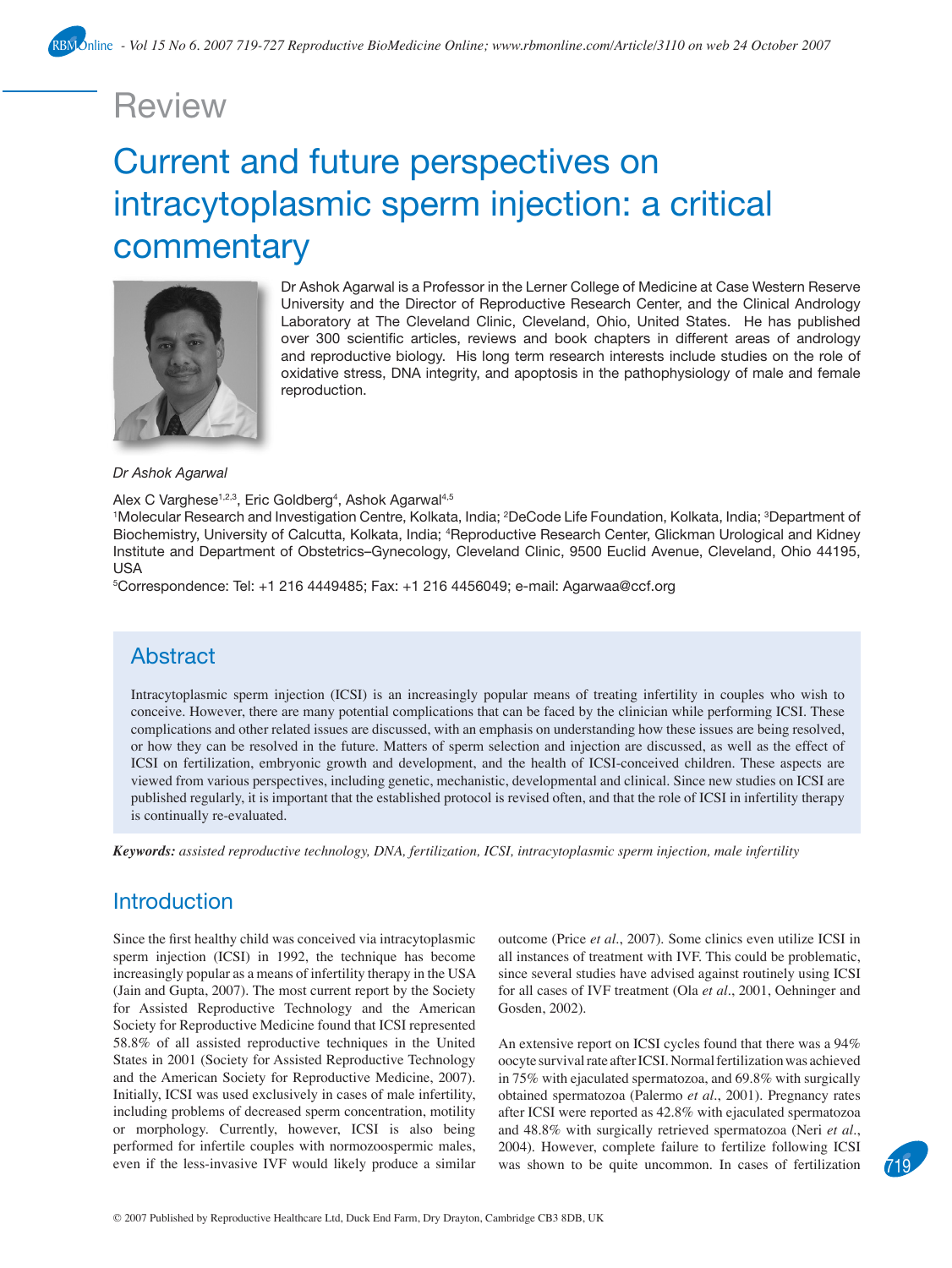failure this could be the result of oocyte activation failure, or abnormal sperm parameters (Ebner *et al.*, 2004). Fortunately, researchers and clinicians are working towards producing a more effective ICSI protocol, from improving sperm selection techniques, to evaluating how appropriate ICSI may be for an infertile couple. For example, spindle view (PolScope) systems have been developed which reveal useful information about oocyte maturity at the time of ICSI, thereby increasing the likelihood of successful, normal fertilization (Rienzi *et al.*, 2003). Also, it was found that removing the outer plasma membrane and acrosome cap from the spermatozoa before injection for ICSI significantly decreased the time between sperm injection and oocyte activation by spermatozoa, thereby improving the quality, health and development of the resulting embryo (Morozumi *et al.*, 2006).

## Prenatal issues with ICSI

Contrary to conventional IVF, the natural means of selecting spermatozoa for fertilization, such as zona-pellucida penetration by spermatozoa, as well as fusion of spermatozoa to the oolemma, are bypassed with ICSI. Hence, spermatozoa with abnormal morphology and physiology, as well as abnormal chromatin in many cases, can fertilize oocytes even though they would naturally fail to fertilize using IVF (Hardy et al., 2002). The occasional, though unintentional, use of spermatozoa with DNA fragmentation in ICSI is seemingly unpreventable as of now, and it may have a negative impact on the health and normality of the resulting embryos. This has sparked much concern and debate over the current value of ICSI as a common procedure in infertility management, since the long-term effects of ICSI on the resulting children are largely unknown (Fatehi *et al.*, 2006).

DNA fragmentation in male or female gametes is believed to be a primary cause for fertilization failures (Bosco *et al.*, 2005) as well as failed sperm chromatin decondensation (Razavi *et al.*, 2003). Using a bovine model, Fatehi *et al*. (2006) demonstrated that damaged gamete DNA does not affect embryo development until after the first cleavage, when embryonic gene expression begins. This is due to the fact that before the first cleavage, the mRNA still present from the cytoplasm of the gametes is being translated instead of waiting for the embryonic DNA to be transcribed. However, when embryonic gene expression is first initiated during the second or third cleavage, one can observe the formation of an abnormal mitotic spindle. DNA fragmentation also occurs at that point, and it can generate severe developmental problems as the embryo attempts to form a blastocyst (Fatehi et al., 2006).

Studies have found that parental germ-cell mutation transmission to offspring occurs at similar rates when comparing children conceived naturally with ICSI- or IVF-conceived children (Walter *et al.*, 1998). However, one could reason that ICSI should result in increased paternal mitochondrial DNA (mtDNA) disease transmission, since oligozoospermic males have an increased likelihood of mtDNA mutations, and a whole sperm cell with its mitochondria is injected into the oocyte. Marchington *et al.* (2002) attempted to find paternal mtDNA within the embryonic and extraembryonic tissue of ICSI-conceived children. Solid-phase mini-sequencing was utilized in the study, enabling them to detect paternal mtDNA in concentrations as low as 0.001% among the mtDNA from the mother. However, no paternal mtDNA was found, refuting the idea that there should be increased paternal mtDNA disease transmission when ICSI is utilized (Marchington *et al.*, 2002). This finding supports the theory that the paternal mitochondria are tagged with ubiquitin shortly after fertilization, effectively eliminating them from the cytoplasm (Reynier *et al.*, 2001).

There is evidence to suggest that de-novo deletions of the Y chromosome are responsible for abnormal spermatogenesis and male infertility, and the deletions are always passed to male offspring (de Vries *et al.*, 2001). This helps to explain approximately 10–14% of male infertility cases (Aitken and Sawyer, 2003). Due to this high incidence of de-novo Y deletions, Aittomaki *et al.* recommended that both karyotype analysis and Y-chromosome microdeletion screening should be performed on males with nonobstructive azoospermia, or oligospermia below  $5 \times 10^6$  spermatozoa/ml, since studies show that most men with a higher sperm count do not have the deletion (Aittomaki *et al.*, 2004).

## Post-natal issues with ICSI

Several studies have been published to determine the normality of babies conceived using IVF or ICSI, and conflicting evidence has been found. One collaborative European study compared the mental and motor development of 511 children conceived through ICSI with that of 424 children conceived through IVF and 488 naturally conceived children. Among these groups, no significant differences were found regarding the children's verbal, performance or full-scale IQ scores (Ponjaert-Kristoffersen *et al.*, 2005). However, an investigation of the neuromotor development of children who were ICSI singletons found that minor neurological dysfunction was more common among ICSI singletons  $(66.3\%, n = 87)$  than children who were conceived naturally (50.6%,  $n = 85$ ), but these results were not significant after adjusting for parity and maternal age (Knoester *et al.*, 2007).

Several studies have been published which describe the increased risk of various birth defects with ICSI. For example, one large study demonstrated a significantly increased risk of hypospadias for boys conceived through ICSI when compared with naturally conceived boys (Kallen *et al.*, 2005). Another large study found that boys who were conceived by ICSI had reduced serum levels of testosterone and an increased LH: testosterone ratio. The findings were still significant after excluding boys of irregular gestational age or birth weight from the statistical analysis, indicating that ICSI most likely does directly affect hormone levels in children (Mau Kai *et al.*, 2007).

A number of published reports found increased genetic and chromosomal defects in children born by ICSI (Bonduelle *et al.*, 2002). Specifically, there are many studies and reports published on the various imprinting disorders that seem to be prevalent among ICSI conceived children. Two cases have been reported of ICSI conceived children who developed Angelman's syndrome, a severe neurogenetic disorder, due to imprinting errors (Cox *et al.*, 2002). Likewise, it was reported that children conceived through IVF or ICSI are six times more likely to have Beckwith–Wiedemann syndrome, a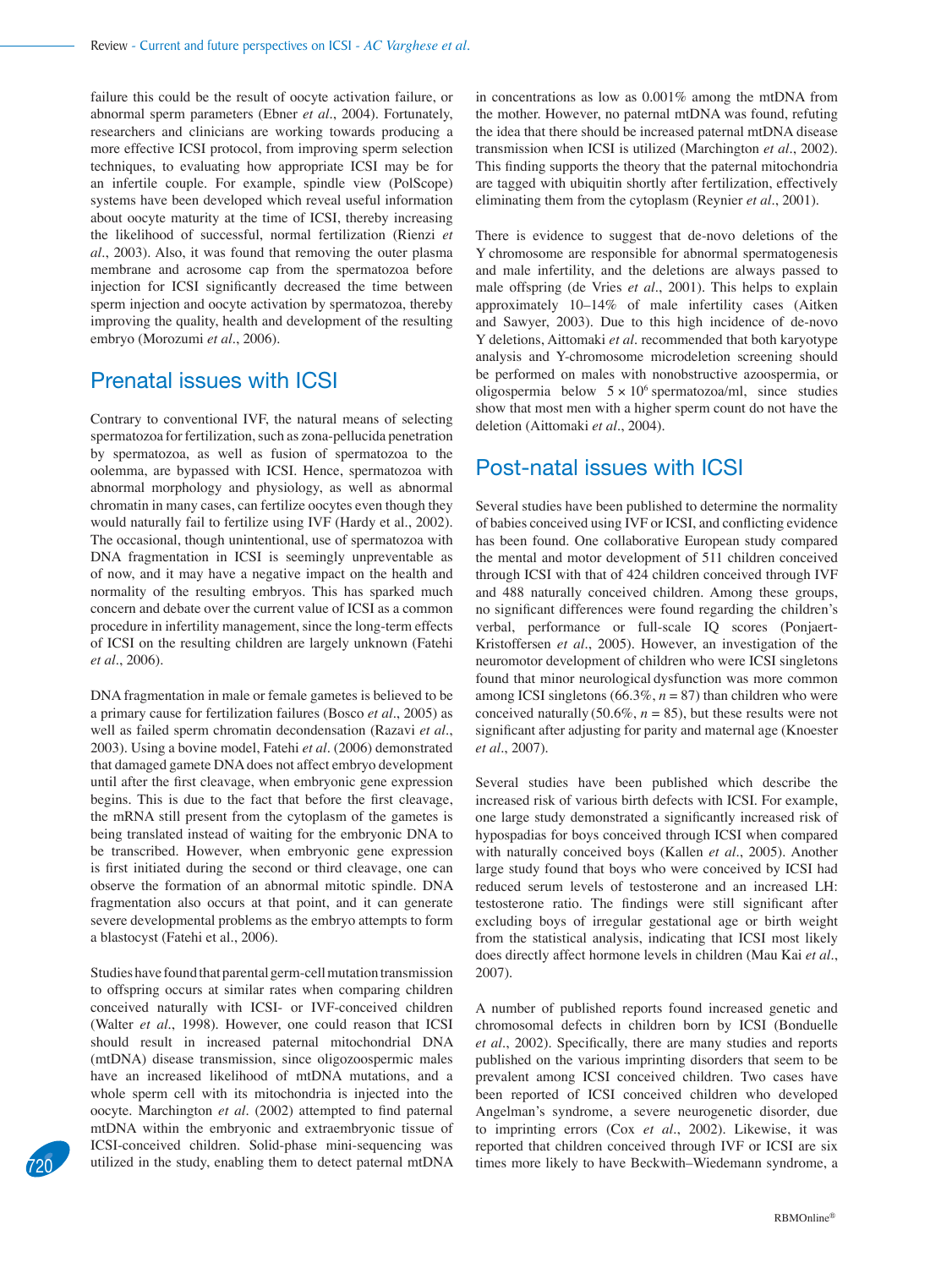disease where there is loss of imprinting of the *H19* gene on the chromosome 11p15.5. *H19* is a tumour-suppressing gene that is maternally expressed, though not translated. The resultant RNA inhibits the expression of the carcinogenic, insulin-like growth factor-II (IGF-II) (Wilkin *et al.*, 2000). Beckwith–Wiedemann syndrome patients with loss of imprinting tend to exhibit hypermethylation of *H19*, resulting in an underexpression of *H19* and therefore hyperactivation of IGF-II, leading to tumour growth (DeBaun *et al.*, 2003). While there are many accounts of imprinting disorders among ICSI-conceived children, a recent Dutch study found no significant increase in imprinting disorders among such children after correcting for the parents' fertility problems (Doornbos *et al.*, 2007).

Interestingly, a different study found no significant increase in imprinting errors of spermatogonia from infertile men, despite the above evidence, which suggests that an increase should be observed (Hartmann *et al.*, 2006). A second study also shows no increase of global methylation defects in males with abnormal protamine levels, which are indicative of defective spermatogenesis and male infertility (Aoki *et al.*, 2006). To help discover the real relationship between imprinting errors and male infertility, differentially methylated regions are being analysed quantitatively and qualitatively in various ways to reveal critical information regarding methylation (Wong, 2006). For example, if quantitative data are needed regarding the methylation of bisulphite-modified DNA sequences, then the combined bisulphite restriction analysis (COBRA) technique can be utilized (Eads and Laird, 2002). For qualitative methylation information, methylation-specific polymerase chain reaction is commonly utilized. It amplifies both the unmethylated and the methylated forms of a bisulphite-modified DNA sequence, which can then be used for comparative analysis. This is done by utilizing two distinct primer sets for the methylated and unmethylated forms, which can then anneal to the cytosines, which may or may not be methylated (Price *et al.*, 2007).

#### Issues in sperm selection

Most current research being conducted to improve the ICSI protocol is exploring various methodologies of selecting genetically healthy spermatozoa from a pool of subnormal cells. Spermatozoa are naturally selected for fertilization with IVF or natural conception based on how a spermatozoon interacts with the zona pellucida. However, since this selection mechanism is bypassed with ICSI, sperm selection is instead based on the embryologist's visual morphological assessment. Therefore, exploring the relationship between sperm morphology and fertilizing capacity is of critical importance to the success of ICSI procedures (Celik-Ozenci *et al.*, 2004).

Since structurally abnormal human spermatozoa do not necessarily contain an abnormal chromosome constitution (Viville *et al.*, 2000), it is not surprising that many normal babies have been born after ICSI using deformed spermatozoa. Examples include the birth of babies after ICSI using roundheaded spermatozoa without acrosomal caps (Zeyneloglu *et al.*, 2002), stump-tail spermatozoa (Stalf *et al.*, 1995), and immotile spermatozoa of men with axonemal defects (Okada *et al.*, 1999). Spermatozoa from some men may be immotile due to low intracellular concentration of cAMP. 'Awakening' spermatozoa from such samples using a phosphodiesterase inhibitor known as pentoxifylline before performing ICSI has resulted in healthy children (Terriou *et al.*, 2000). It has also been found that some immotile spermatozoa are still viable for ICSI use, as indicated by functional sperm tail membrane integrity. This integrity was tested by aiming a pulse of diode laser at the tail. A viable spermatozoon would curl its tail in response to the laser. ICSI outcomes are significantly improved when spermatozoa are selected through diode laser, as opposed to a hypo-osmotic swelling sperm selection technique (Aktan *et al.*, 2004). Still, one should not dismiss the negative correlation between sperm deformation and genetic health, since the levels of reactive oxygen species, DNA fragmentation, and chromosomal aberrations are all increased significantly in men with oligozoo/asthenozoo/teratozoospermia (Griffin *et al.*, 2003; Aitken and Baker, 2006; Strassburger *et al.*, 2007). Even though sperm morphology is still considered to be the best predictor of fertilization for the natural method, the conventional IVF method and the intrauterine insemination method of conception, many studies have found no correlation between sperm morphology and success with ICSI (Bartoov *et al.*, 2002). On the other hand, many studies have also found the opposite to be true (Berkovitz *et al.*, 2005). Celik-Ozenci *et al.* (2004) expanded on these studies by examining the correlation between chromosomal aberrations and sperm morphology using a variety of methods, including fluorescence in-situ hybridization, objective morphometry and Kruger strict morphology. They reported that while the risk of chromosomal aberrations is somewhat increased for amorphous spermatozoa, such aberrations can be present in most any sperm cell, regardless of morphology. Ultimately, it is understood that a more direct and accurate measure of DNA damage in sperm cells is needed for clinicians performing ICSI (Celik-Ozenci *et al.*, 2004). One potential solution could involve the novel electrophoretic method, which has been reported to isolate spermatozoa without DNA damage, using cell size and electronegative charge as selection criteria (Ainsworth *et al.*, 2005). The group recently established their first pregnancy using this method for a couple suffering from extensive DNA damage in spermatozoa (Ainsworth *et al.*, 2007).

A study was recently conducted by the Cleveland Clinic on the use of magnetic cell sorting (MACS) to separate apoptotic spermatozoa from non-apoptotic spermatozoa in a sample. It was found that removing the apoptotic spermatozoa resulted in improved sperm quality as well as increased capacity to penetrate an oocyte, and lessened DNA fragmentation. Hence, implementing MACS in the current IVF protocol has obvious advantages. Unfortunately, the benefits of using MACS for ICSI are much less certain, since reducing apoptosis and DNA fragmentation did not seem to affect the ability of spermatozoa to complete the vital chromatin decondensation step. While using MACS for ICSI would certainly improve the genetic health of the early and late embryos that are produced, the fertilization rate and initial embryo quality would not necessarily be improved. Before MACS could be implemented into ICSI protocol, further studies would have to be performed to illustrate that MACS could improve the fertilization rate (Said *et al.*, 2006).

It has been suggested that complications with ICSI and IVF may result from fine morphological abnormalities in spermatozoa. For example, one study by Wittemer *et al.,* (2006) analysed the impact of abnormal fine sperm morphology on the outcomes of IVF and ICSI. They found that when high-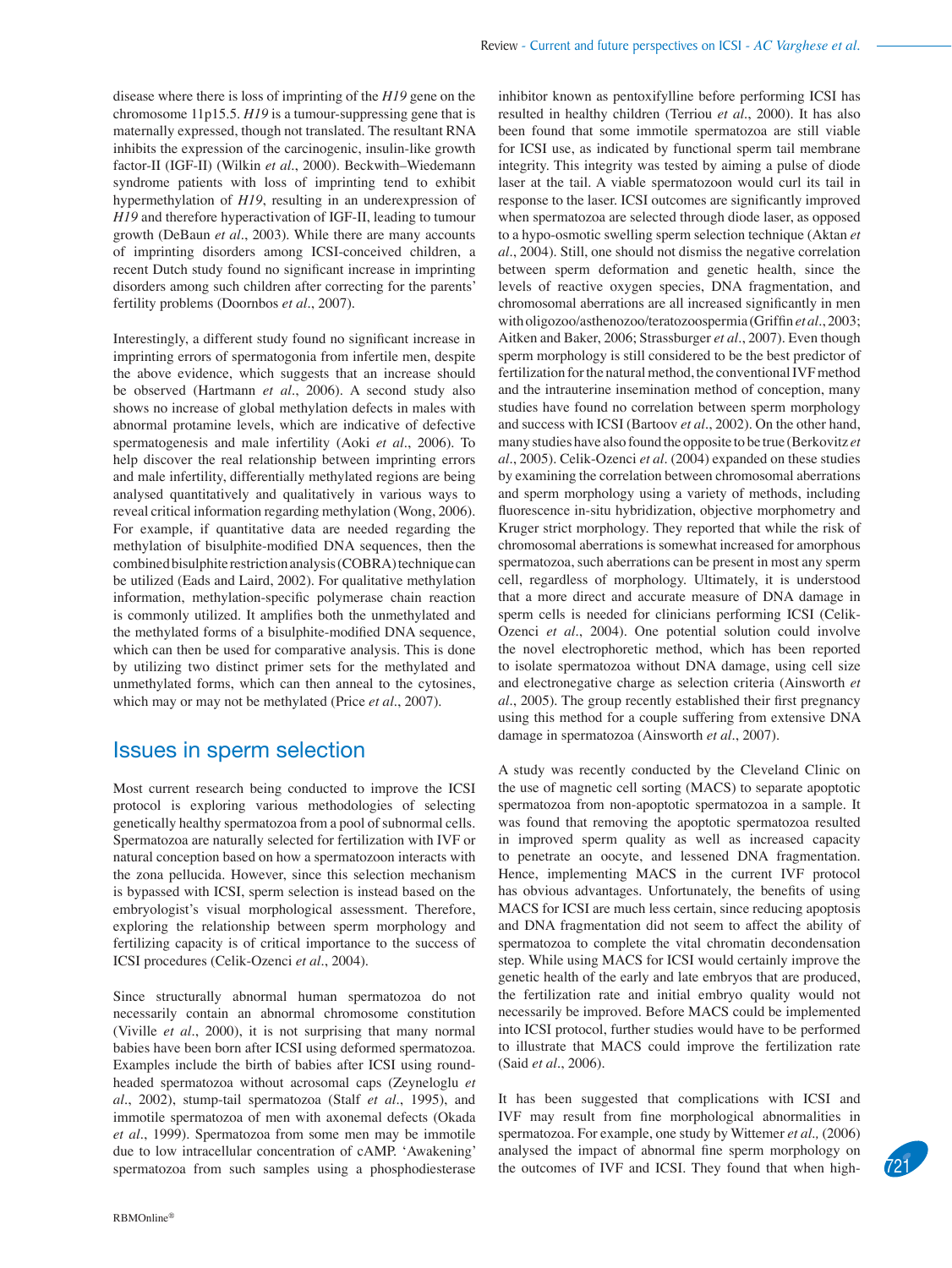magnification evaluation  $(x12,500)$  revealed that less than 8% of spermatozoa in a sample were of normal fine morphology, the successful fertilization rate for IVF was significantly lower than that of ICSI (Wittemer *et al.*, 2006). It was also found that subtle malformations in the sperm nucleus, which would not be observed by morphologists or embryologists in the routine sperm selection process, cause poorer ICSI outcomes. In one prospective study, a motile sperm organellar morphology examination (MSOME) was utilized to explore the relationship between the morphological normalcy of sperm nuclei and the potential to achieve fertilization and pregnancy after ICSI is conducted. A positive correlation was found for both fertilization and pregnancy potential (Bartoov *et al.*, 2002). Additionally, it was shown that the presence of large vacuoles housed in the sperm nucleus is more indicative of nuclear DNA damage than the size or shape of the nucleus. A significant negative correlation was noticed between DNA integrity and vacuole size by using the sperm chromatin structure assay. The implantation, pregnancy, and abortion rates of ICSI were then compared with those of intracytoplasmic morphologically selected sperm injection (IMSI). IMSI is a technique similar to ICSI, except MSOME is utilized in the sperm selection procedure, ensuring that the selected spermatozoa have morphologically normal nuclei. It was found that using IMSI resulted in significantly increased rates of both implantation and pregnancy, while the abortion rate was significantly decreased (Berkovitz *et al.*, 2005). Even though using MOSME would greatly increase the success rate of ICSI procedures, the prohibitively high cost of the required microscopy system and video enhancement will surely prevent its widespread use in most ART clinics.

Hyaluronic acid (HA) is a linear polysaccharide thatenhances the long-term motility and velocity of spermatozoa in normozoospermic, oligozoospermic and frozen–thawed sperm samples. Additionally, HA-selected spermatozoa have no DNA degradation or active caspase-3, which greatly contributes to the abnormal apoptosis process associated with some immature spermatozoa (Cayli *et al.*, 2004). HA-based sperm processing also shows better post-thaw Computer Assisted Semen Analyser velocity parameter scores when compared with density gradient and other methods (Bhattacharyya *et al.*, 2005). Another interesting observation was that when HA-migrated spermatozoa were washed and suspended in IVF culture media, a considerable sperm fraction of normozoospermic samples exhibited hyperactivation-like motility patterns. Moreover, the HA selected spermatozoa had improved DNA integrity when compared with neat semen, as observed by acridine orange staining (AC Varghese *et al*., unpublished observation).

Jakab *et al.* (2005) reported a non-invasive strategy for incorporating HA sperm selection into the current ICSI protocol, which should result in a significant decrease in apoptosis and aneuploidies. The method is based on the discovery that HA-binding sites on spermatozoa are regulated in a very similar manner to zona-pellucida-binding sites during plasma membrane remodelling and spermatogenesis. As they predicted, they found a similar frequency of chromosomal aberrations between HA-selected spermatozoa and zona-pellucida-selected spermatozoa, regardless of the average frequency in the sperm sample. Hence, the widespread clinical use of HA-mediated sperm selection could ultimately solve the pertinent problem of aneuploidies and DNA fragmentation when ICSI is performed with immature sperm samples (Jakab *et al.*, 2005).

Another potential method of sperm selection is using a polarizing microscope to detect normal birefringence in sperm heads, since birefringence can be disturbed in spermatozoa whose internal protoplasmic structures are pathologically altered. Significantly higher fertilization and implantation rates were achieved when comparing the results of ICSI with birefringence selected spermatozoa and conventionally selected spermatozoa (Crippa *et al.*, 2006). Likewise, polarizing microscopy can be utilized to ensure full oocyte maturity before spermatozoa are injected, since it can detect the presence and position of a birefringent meiotic spindle in a metaphase II (MII) oocyte (**Figure 1**). It has been shown that absence or misalignment of the spindle at the time of ICSI is a good predictor of oocyte immaturity, potentially leading to fertilization failure or abnormalities (Rienzi *et al.*, 2003). Studies of fertilization and embryo quality indicated that if ICSI is to be performed using an in-vitro matured oocyte, it is best to wait 2–4 h following the first polar body extrusion. It was then postulated that after nuclear maturation, the oocyte still needs time to reach full cytoplasmic maturity before it can produce a viable embryo (Hyun *et al.*, 2007).

#### Issues in sperm injection

One study on mice found that removing the outer plasma membrane and acrosome cap from the spermatozoa before injection for ICSI significantly decreased the time between sperm injection and oocyte activation by spermatozoa, thereby improving the quality, health and development of the resulting embryo (Morozumi *et al.*, 2006). With natural conception, the acrosome and its contents are removed before a spermatozoon enters the oocyte, exposing the perinuclear material (theca) of the spermatozoon. Once the spermatozoon enters, the oocyte is immediately activated by sperm-borne oocyte activating factor, which is bound to the now exposed perinuclear theca of the spermatozoon (Morozumi *et al.*, 2006). This activation is essentially the onset of  $Ca<sup>2+</sup>$  oscillations within the oocyte. Removing the outer plasma membrane and acrosome cap before ICSI activates oocytes in the same manner as in natural conception (Morozumi *et al.*, 2006).

When typical ICSI protocol is utilized, the whole spermatozoon is injected, including its outer plasma membrane and acrosome cap. Therefore, enzymes within the ooplasm must break down the sperm plasma membrane and acrosome before sperm-borne oocyte activating factor can activate the oocyte (Morozumi *et al.*, 2006). This delay of oocyte activation often results in an extension of the normal sperm head remodelling process. Consequently, an asymmetry in sperm chromatin decondensation develops due to the persistence of perinuclear theca at the base of the acrosome. This delay in chromatin decondensation apparently leads to a delay in subsequent nuclear remodelling processes including the recruitment of nuclear pore constituents, and also leads to a delay in DNA replication and first cell cycle following fertilization (Ramalho-Santos *et al.*, 2000). When DNA replication in the early embryo is inhibited or delayed as such, it can lead to significantly decreased transcription and translation (Memili and First, 1999). All of these factors obviously are not fatal or critical to offspring health, since ICSI has been performed successfully in both humans and mice (Morozumi *et al.*, 2006).

Oocyte activation failure following sperm injection is a major problem encountered during ICSI, and it is caused by

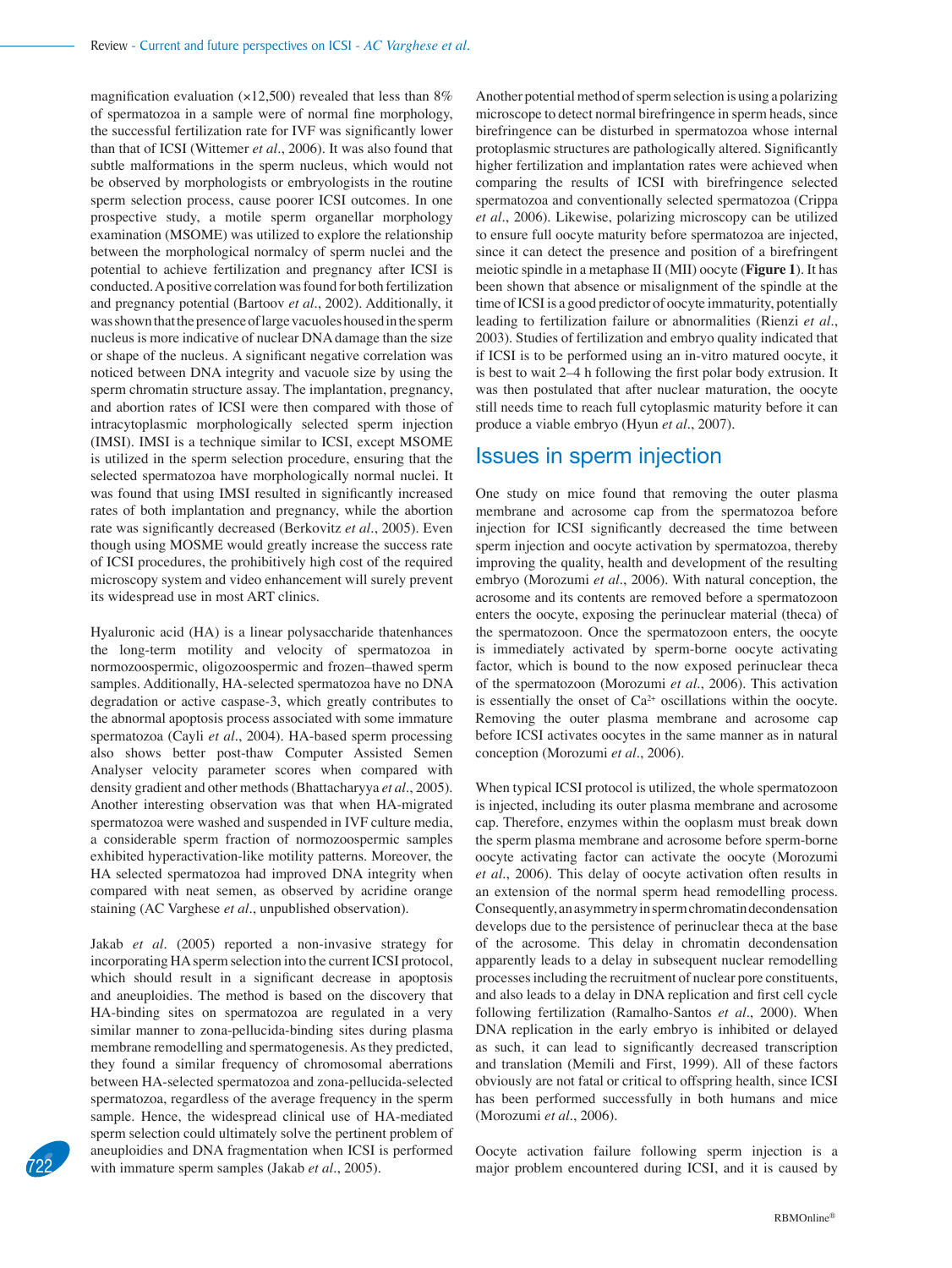

**Figure 1.** Oocyte spindle as viewed with a polscope. (**a**) Normal, (**b**) deviated from normal position. Image captured at ×200 total magnification using a Nikon T2000 and Cri Oosight™ Imaging system (Woburn, MA, USA)..

the inability of a sperm cell to trigger  $Ca<sup>2+</sup>$  oscillations within the oocyte. A spermatozoon may not be able to induce  $Ca^{2+}$ oscillations if it undergoes premature chromatin condensation, or fails to undergo decondensation at the proper time (Rawe *et*   $al.$ , 2000). In one case report,  $Ca^{2+}$  ionophore was utilized to rescue an oocyte that failed to activate, and a healthy child was born (Murase *et al.*, 2004). In a recent prospective randomized study comprising ejaculated, epididymal and testicular spermatozoa, it was shown that implantation rates after ICSI improved when artificial oocyte activation using  $Ca^{2+}$  ionophore was performed with testicular spermatozoa. However, artificial oocyte activation had no effect when ejaculated or epididymal spermatozoa were used (Iaconelli Junior *et al.*, 2006).

Recently a sperm-specific cytosolic phospholipase C (PLCz) has been found to induce  $Ca^{2+}$  oscillations within mouse eggs (Saunders *et al.*, 2002). It was then shown that if complementary PLCz RNA was injected into oocytes that failed to fertilize after IVF or ICSI, then Ca2+ oscillations were induced. Greater concentrations of PLCz resulted in greater oscillation frequency. At low concentrations, PLCz was shown to activate the oocytes and lead to fertilization, cleavage and healthy blastocyst formation. Therefore, PLCz treatment could be utilized for oocytes that failed to activate during ICSI or IVF (Rogers *et al.*, 2004). It was found that globozoospermatic spermatozoa can have deficient production or release of PLCz, and result in failure to activate the oocyte. It was then postulated that PLCz injection with such spermatozoa could greatly improve the rate of oocyte activations and fertilization (Schmiady *et al.*, 2005). PLC offers an alternative means by which failed activation may be restored with a more physiological stimulus than ionophore.

Another consequence of injecting spermatozoa with intact acrosomes is that the hydrolytic acrosomal contents are released into the oocyte instead of outside it, as happens with natural conception. It was reported that both cholesterol in the sperm plasma membrane and hydrolysing contents within the acrosome are potentially harmful to the resulting embryo, and can lead to chromatin remodelling and DNA damage (Tateno and Kamiguchi, 2007)., The majority of healthy cells have some natural degree of defence against such enzymes, but if and how the enzyme activity is suppressed upon contact with the ooplasm remains a mystery (Hewitson, 2004). It has been expected that infertile males will show abnormal levels of hydrolytic acrosomal enzymes, either increased or decreased. It has also been deemed possible that infertile women may

possess oocytes which are more sensitive to hydrolytic acrosomal enzyme activity, making ICSI a challenge for the clinician, and likely resulting in abnormal embryo growth, or death (Morozumi and Yanagimachi, 2005).

Returning to the study of acrosome removal for ICSI on mice, the chances of producing a live, healthy offspring were greatly improved in mice when the acrosome and plasma membrane were removed prior to conducting ICSI. However, any similar improvements in human ICSI protocol would have to account for the fact that human sperm plasma membranes are much more stable than that of mice and many other animals. The greatest results achieved during the mouse study were obtained by removing the plasma membrane for each individual spermatozoon, and then immediately conducting ICSI. To remove the membrane, lysolecithin, a membrane disruptor and a product of plasma membrane phospholipid hydrolysis, was used on the spermatozoa at a concentration of 0.02% for a full minute (Morozumi *et al.*, 2006).

One interesting study compared the fertilization rates of ICSI using fresh versus cryopreserved spermatozoa, and noted that the rates of fertilization by cryopreserved spermatozoa were consistently higher than that of fresh spermatozoa. They postulated that this was caused by the plasma membrane damaging properties of freeze–thaw cycles. When cryopreservation is used, the sperm plasma membrane weakens and ruptures under the stress of osmotic pressure and the formation of ice crystals. This could allow sperm chromatin to be released from the sperm cell quicker upon entering the ova through ICSI, and result in greater fertilization rates (Wald *et al.*, 2006).

It was recently reported that when oocytes did not undergo complete denudation, which is cumulus cell removal, before execution of ICSI, both embryo quality and blastocyst development were greatly improved. However, injecting a sperm cell into an oocyte in the proper location is very difficult if there are cumulus cells that block the desired point of injection. In that case, one must either find an alternate point of injection, or pierce a cumulus cell in the process, potentially compromising the oocyte's potential to fertilize (Ebner *et al.*, 2006). One remedy may be to use a laser beam to specifically remove cumulus-corona cells from the injection pole after holding the complex with a holding pipette (Rienzi *et al.*, 2001).

723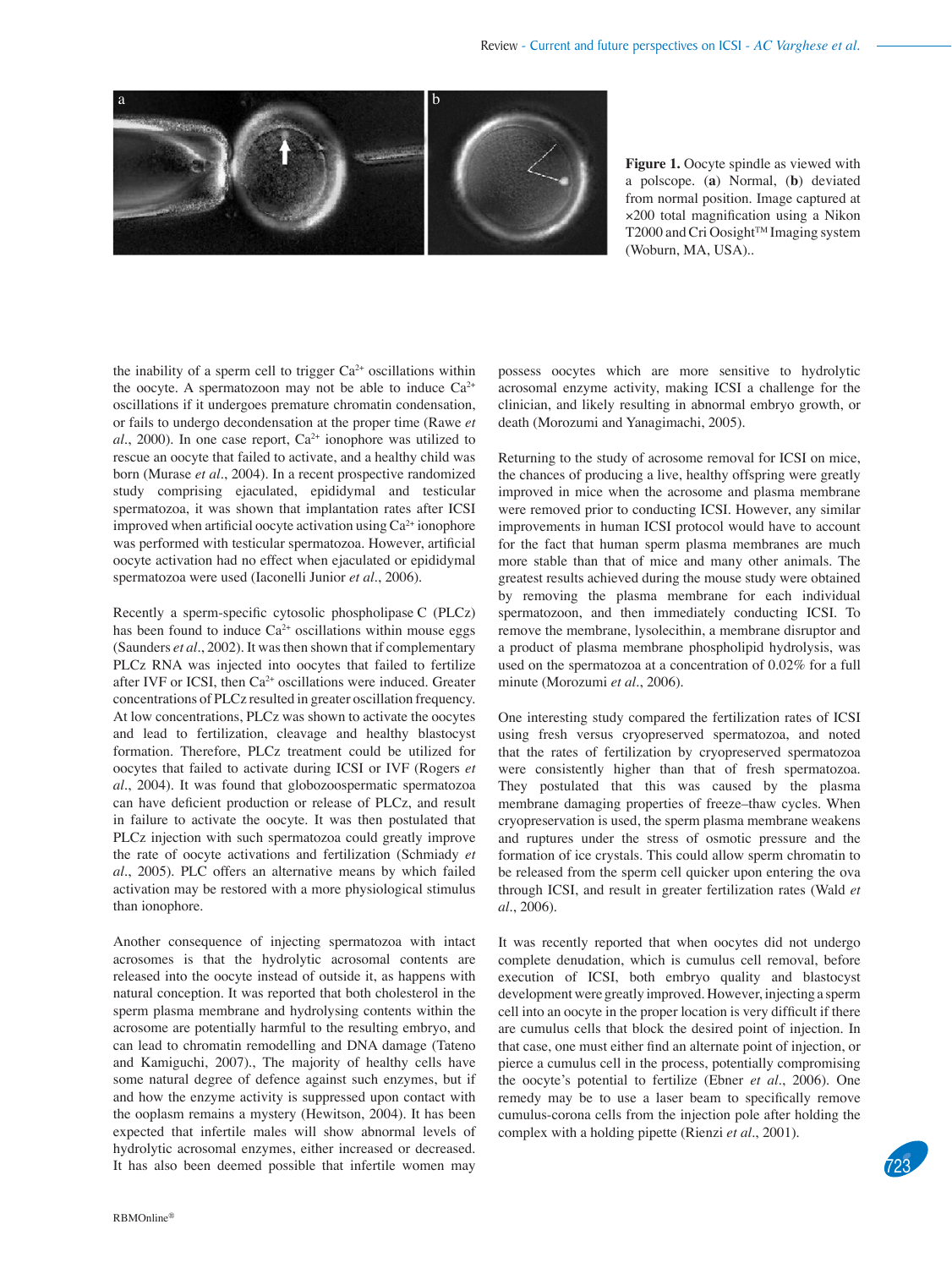## Revising the current ICSI protocol

**Figure 2** illustrates a means of selecting spermatozoa for IVF. This mode of selection procedure simulates in-vivo selection pressures faced by human spermatozoa. ICSI could surely benefit from utilizing this IVF procedure, since spermatozoa selected for ICSI do not normally face these important selection pressures. The spermatozoa that pass this type of selection process were demonstrated to be acrosome reacted and capacitated, with improved motility, morphology, and capacity to bind to zona-pellucida (Hong *et al.*, 2004). Initial experiments have also indicated that spermatozoa which are migrated through the straw column containing 5 mg/ml HA and 25 mg/ml bovine serum albumin (Tang *et al.*, 1999) in Medicult flushing media (Medicult, Copenhagen, Denmark),and then collected in to the culture media, possess very good motility kinematics (AC Varghese *et al*., unpublished observation). It also showed a very high fraction of hyperactivated spermatozoa as assessed by Sperm Class Analyser (Microptic SL, Barcelona, Spain).

**Figure 3** presents prototype of a selection and injection model for ICSI. Sperm cells from an oligo/oligo-astheno/ percutaneous epididymal sperm aspiration (PESA)/testicular sperm aspiration (TESA) sample are incubated with follicular fluid and cumulus cells in order to specifically augment competent, acrosome-reacted sperm cells. The high magnification objectives (like recently described IMSI) can select morphologically normal spermatozoa, which could potentially be injected into the oocyte. **Figure 3a** depicts a model to select zona-bound and presumably normal spermatozoa for ICSI. Samples having adequate progressive motility to interact with zona may be ideal candidates for this procedure. Frozen donor MI or unfertilized MII oocytes with a normal zona pellucida, could be thawed on the day of ICSI and patient spermatozoa incubated with these oocytes along with some cumulus cells. The spermatozoon that first bound to the zona pellucida would then be removed from it and microinjected into the patient's oocyte. One study found that spermatozoa that can bind to the zona pellucida are robust, acrosome-reacted, and almost always possess normal, double-stranded chromatin, as determined by acridine orange fluorescence. Therefore, this added selection step should theoretically help to improve ICSI fertilization rates (Liu and Baker, 2007). A non-denuded or partially denuded oocyte would be held with a holding pipette and a laser would be utilized to remove the necessary cumulus cells before microinjection. The study by Ebner *et al.* (2006) showed the beneficial effect of using partially denuded oocytes for the ICSI procedure. It was shown to increase the quality of subsequent embryo and blastocyst development by enhancing the cytoplasmic and nuclear maturation of retrieved oocytes (Ebner *et al.*, 2006). Finally, the oocyte would be cultured with other autologous cumulus cells and then transferred to the uterus. That process is called cumulus assisted embryo transfer, and this was shown to increase pregnancy rates (Parikh *et al.*, 2006). We would like to indicate that these revised protocols are proposed models that require well-controlled animal and human studies before they can be incorporated into the current ICSI protocol.



## Defining the role of ICSI in infertility management, and where do we go from here?

Ultimately the question arises: if a sperm sample reveals that IVF or ICSI can be used for infertility therapy, which technique should be utilized? Though ICSI has been recommended as the method of choice for teratozoospermic samples and samples having <4% normal morphology according to strict criteria, recent reports show that fertilization through IVF yields similar or greater pregnancy rates than ICSI (Check *et al.*, 2007; Keegan *et al.*, 2007). It has been suggested that even when a male's spermatozoa show subnormal morphology according to strict Kruger's criteria, ICSI may not always be the proper treatment, since it consumes much of the embryologist's time, as well as the patients' and clinic's monetary resources. Additionally, it was found that utilizing ICSI for such patients resulted in significantly greater fertilization rates, but significantly lower rates of implantation, pregnancy and delivery compared with conventional insemination (Check *et al.*, 2007). If neither IVF nor ICSI prove to be the superior technique over the course of many years and published studies, it might be advantageous simply to treat half of the retrieved oocytes in each infertility cases with IVF and half with ICSI. This would hopefully lessen any potentially negative effect of IVF or ICSI on the human gene pool. A well-defined embryo scoring strategy and embryo transfer technique are also major determinants for a better pregnancy outcome with IVF/ICSI cases (Scott, 2003; Terriou *et al.*, 2007; Visschers *et al.*, 2007).

Since mature spermatozoa contain little cytoplasm and are not yet known to synthesize proteins, it was always believed that a sperm cell only contributed its genetic content to the resulting embryo (Ainsworth, 2005). However, this concept is fast changing in the genomic era, and it is now known that sperm cells deliver RNAs that are vital in directing early embryo development. Still, these RNAs are not necessarily used for protein translation within the embryo, since they play a role in controlling embryonic stem cell differentiation and gene activity, such as regulating gene imprinting (Ostermeier *et al.*, 2004). Additionally, there has been much evidence suggesting that the phenotypic characteristics of offspring are influenced by sperm RNA (Miller and Ostermeier, 2006). In order to improve the effectiveness of ICSI and clinical infertility management in general, research should be conducted which analyses the RNA profiles of infertile males who undergo procedures like ICSI.

## **Conclusion**

For couples who do not find success with natural conception or IVF, ICSI can truly be a blessing. However, due to the invasive nature of the procedure, there is great potential for complications of all degrees of severity. Additionally, the long-term effects of ICSI on the resulting children remain largely unknown, since the first successful ICSI-conceived child was born in 1992, and most long-term ICSI studies have not yet completed data collection. Efforts to conceive using ICSI can be frustrated by a number of factors, including poor embryonic genetic health, and failure of germ cells to properly execute vital biological events such as fertilization. In some instances, success with ICSI is compromised because of the technical limitations of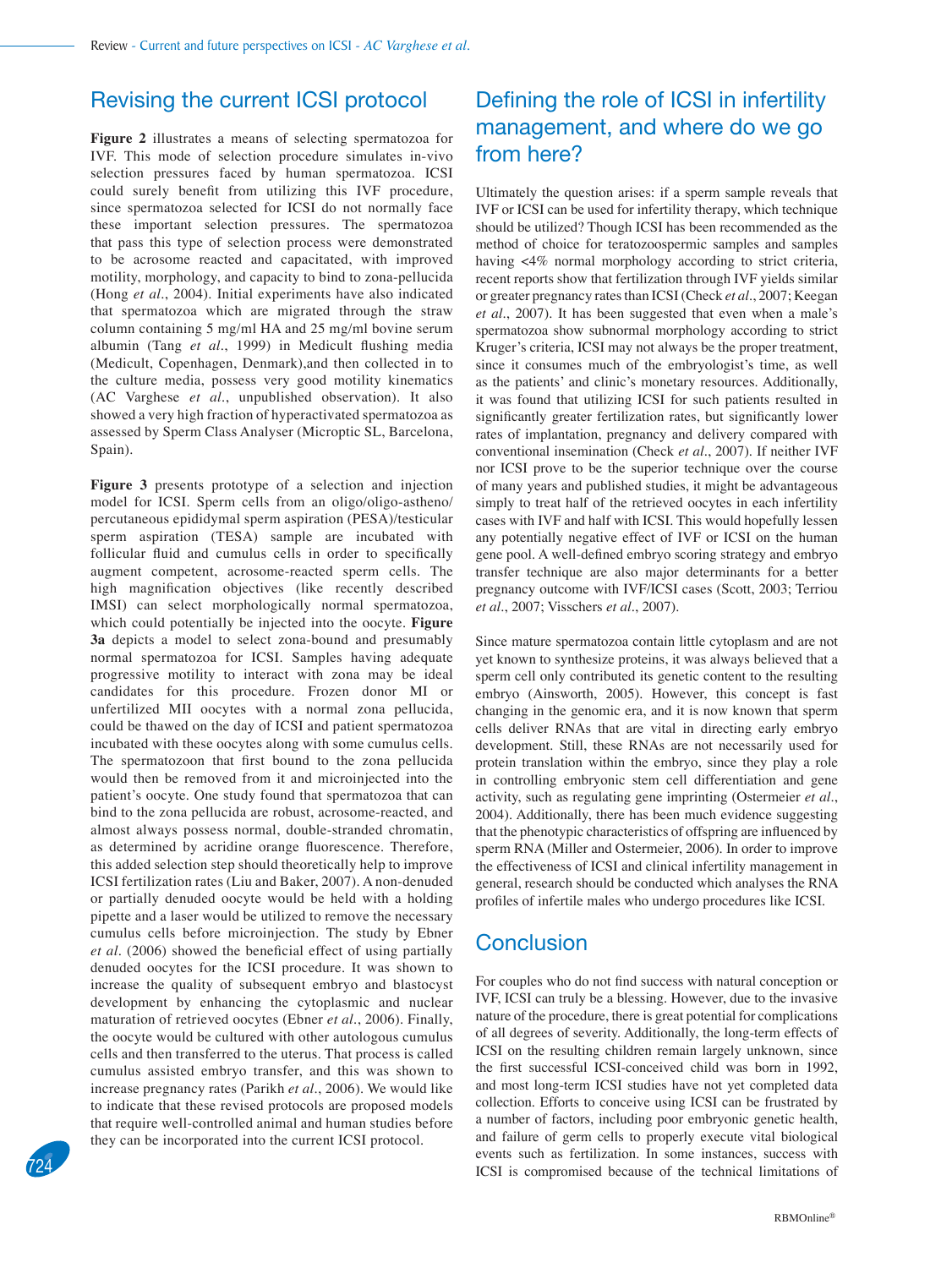

**Figure 2.** A physiologically oriented sperm selection and IVF procedure for subnormal semen samples having moderate-to-good motility. MII = metaphase II.



**Figure 3.** (a) An in-vitro priming of sperm cells combined with induction of acrosome reaction and selection of morphologically normal cells by high-magnification objectives. IMSI = intracytoplasmic morphologically selected sperm injection; PESA = percutaneous epididymal sperm aspiration; TESA = testicular sperm aspiration. (**b**) Zona-bound spermatozoa selection for intracytoplasmic sperm injection (ICSI) and selective removal of cumulus from metaphase II (MII) oocytes before microinjection using diode laser.

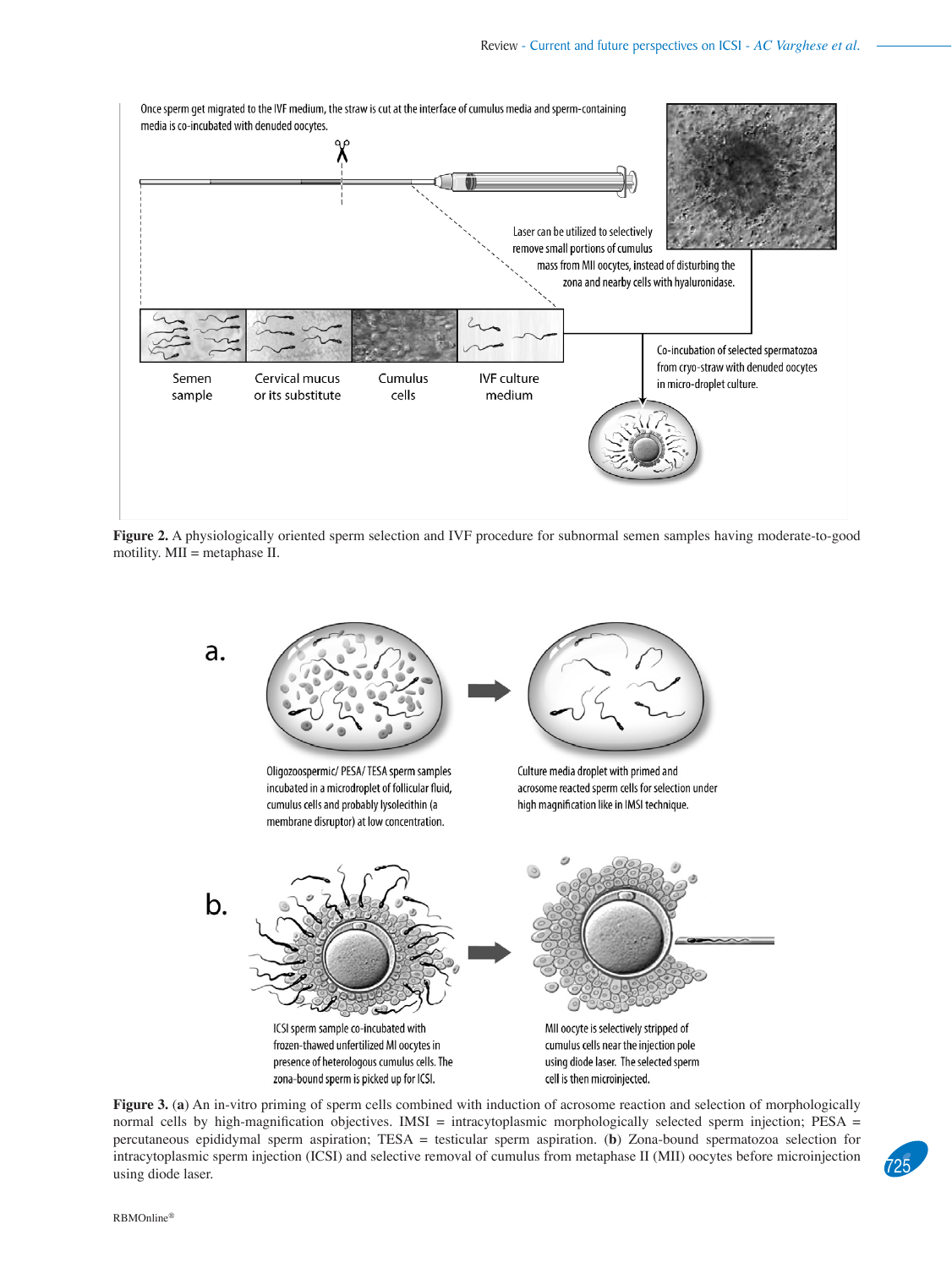ICSI instruments, clinicians and laboratory technicians. In other failed cases, solutions cannot be proposed until more knowledge is gained on the underlying pathology of infertility. As new studies on the subject continue to be published, it is important that the established protocol of ICSI is revised on a regular basis, and that its role in infertility therapy is continually re-evaluated.

#### **References**

- Ainsworth C 2005 Cell biology: the secret life of sperm. *Nature* **436**, 770–771.
- Ainsworth C, Nixon B, Jansen RP *et al*. 2007 First recorded pregnancy and normal birth after ICSI using electrophoretically isolated spermatozoa. *Human Reproduction* **22**, 197–200.
- Ainsworth C, Nixon B, Aitken RJ 2005 Development of a novel electrophoretic system for the isolation of human spermatozoa. *Human Reproduction* **20**, 2261–2270.
- Aitken RJ, Baker MA 2006 Oxidative stress, sperm survival and fertility control. *Molecular and Cellular Endocrinology* **250**, 66–69.
- Aitken RJ, Sawyer D 2003 The human spermatozoon not waving but drowning. *Advances in Experimental Medicine and Biology* **518**, 85–98.
- Aittomaki K, Wennerholm UB, Bergh C *et al*. 2004 Safety issues in assisted reproduction technology: should ICSI patients have genetic testing before treatment? A practical proposition to help patient information. *Human Reproduction* **19**, 472–476.
- Aktan TM, Montag M, Duman S *et al*. 2004 Use of a laser to detect viable but immotile spermatozoa. *Andrologia* **36**, 366–369.
- Aoki VW, Emery BR, Carrell DT 2006 Global sperm deoxyribonucleic acid methylation is unaffected in protamine-deficient infertile males. *Fertility and Sterility* **86**, 1541–1543.
- Bartoov B, Berkovitz A, Eltes F *et al*. 2002 Real-time fine morphology of motile human sperm cells is associated with IVF–ICSI outcome. *Journal of Andrology* **23**, 1–8.
- Berkovitz A, Eltes F, Yaari S *et al*. 2005 The morphological normalcy of the sperm nucleus and pregnancy rate of intracytoplasmic injection with morphologically selected sperm. *Human Reproduction* **20**, 185–190.
- Bhattacharyya AK, Varghese AC, Das S *et al*. 2005 Motion characteristics of frozen–thawed human spermatozoa processed by different methods: a comparative study. *Fertility and Sterility* **84**, S177.
- Bonduelle M, Van Assche E, Joris H *et al*. 2002 Prenatal testing in ICSI pregnancies: incidence of chromosomal anomalies in 1586 karyotypes and relation to sperm parameters. *Human Reproduction* **17**, 2600–2614.
- Bosco L, Ruvolo G, Morici G *et al*. 2005 Apoptosis in human unfertilized oocytes after intracytoplasmic sperm injection. *Fertility and Sterility* **84**, 1417–1423.
- Cayli S, Sakkas D, Vigue L *et al*. 2004 Cellular maturity and apoptosis in human sperm: creatine kinase, caspase-3 and Bcl-XL levels in mature and diminished maturity sperm. *Molecular Human Reproduction* **10**, 365–372.
- Celik-Ozenci C, Jakab A, Kovacs T *et al*. 2004 Sperm selection for ICSI: shape properties do not predict the absence or presence of numerical chromosomal aberrations. *Human Reproduction* **19**, 2052–2059.
- Check JH, Bollendorf A, Wilson C *et al*. 2007 A retrospective comparison of pregnancy outcome following conventional oocyte insemination vs intracytoplasmic sperm injection for isolated abnormalities in sperm morphology using strict criteria. *Journal of Andrology* **28**, 607–612.
- Cox GF, Burger J, Lip V *et al*. 2002 Intracytoplasmic sperm injection may increase the risk of imprinting defects. *American Journal of Human Genetics* **71**, 162–164.
- Crippa A, Gianaroli L, Baccetti B *et al*. 2006 Sperm selection for **126 ICSI** according to the presence of birefringence in the sperm head. **92**, 2598–2603.

*Human Reproduction* **21**, i5.

- de Vries JW, Repping S, Oates R *et al*. 2001 Absence of deleted in azoospermia (DAZ) genes in spermatozoa of infertile men with somatic DAZ deletions. *Fertility and Sterility* **75**, 476–479.
- DeBaun MR, Niemitz EL, Feinberg AP 2003 Association of *in vitro* fertilization with Beckwith–Wiedemann syndrome and epigenetic alterations of LIT1 and H19. *American Journal of Human Genetics* **72**, 156–160.
- Doornbos ME, Maas SM, McDonnell J *et al*. 2007 Infertility, assisted reproduction technologies and imprinting disturbances: a Dutch study. *Human Reproduction* **22**, 2476–2480.
- Eads CA, Laird PW 2002 Combined bisulfite restriction analysis (COBRA). *Methods in Molecular Biology* **200**, 71–85.
- Ebner T, Moser M, Sommergruber M *et al*. 2006 Incomplete denudation of oocytes prior to ICSI enhances embryo quality and blastocyst development. *Human Reproduction* **21**, 2972–2977.
- Ebner T, Moser M, Sommergruber M *et al*. 2004 Complete oocyte activation failure after ICSI can be overcome by a modified injection technique. *Human Reproduction* **19**, 1837–1841.
- Fatehi AN, Bevers MM, Schoevers E *et al*. 2006 DNA damage in bovine sperm does not block fertilization and early embryonic development but induces apoptosis after the first cleavages. *Journal of Andrology* **27**, 176–188.
- Griffin DK, Hyland P, Tempest HG *et al*. 2003 Safety issues in assisted reproduction technology: should men undergoing ICSI be screened for chromosome abnormalities in their sperm? *Human Reproduction* **18**, 229–235.
- Hardy K, Wright C, Rice S *et al*. 2002 Future developments in assisted reproduction in humans. *Reproduction* **123**, 171–183.
- Hartmann S, Bergmann M, Bohle RM *et al*. 2006 Genetic imprinting during impaired spermatogenesis. *Molecular Human Reproduction* **12**, 407–411.
- Hewitson L 2004 Primate models for assisted reproductive technologies. *Reproduction* **128**, 293–299.
- Hong SJ, Chiu PC, Lee KF *et al*. 2004 Establishment of a capillarycumulus model to study the selection of sperm for fertilization by the cumulus oophorus. *Human Reproduction* **19**, 1562–1569.
- Hyun CS, Cha JH, Son WY *et al*. 2007 Optimal ICSI timing after the first polar body extrusion in *in vitro* matured human oocytes. *Human Reproduction* **22**, 1991–1995.
- Iaconelli Junior A, Pasqualotto FF, Bonetti TCS *et al*. 2006 Oocyte activation in patients with different semen origin. *Human Reproduction* **21**, i58.
- Jain T, Gupta RS 2007 Trends in the use of intracytoplasmic sperm injection in the United States. *New England Journal of Medicine* **357**, 251–257.
- Jakab A, Sakkas D, Delpiano E *et al*. 2005 Intracytoplasmic sperm injection: a novel selection method for sperm with normal frequency of chromosomal aneuploidies. *Fertility and Sterility* **84**, 1665–1673.
- Kallen B, Finnstrom O, Nygren KG *et al*. 2005 *In vitro* fertilization (IVF) in Sweden: risk for congenital malformations after different IVF methods. *Birth Defects Research. Part A, Clinical and Molecular Teratology* **73**, 162–169.
- Keegan BR, Barton S, Sanchez X *et al*. 2007 Isolated teratozoospermia does not affect in vitro fertilization outcome and is not an indication for intracytoplasmic sperm injection. *Fertility and Sterility*  doi:10.1016/j.fertnstert.2007.01.057 (*In press*)
- Knoester M, Vandenbroucke JP, Helmerhorst FM *et al*. 2007 Matched follow-up study of 5–8 year old ICSI-singletons: comparison of their neuromotor development to IVF and naturally conceived singletons. *Human Reproduction* **22**, 1638–1646.
- Liu DY, Baker HW 2007 Human sperm bound to the zona pellucida have normal nuclear chromatin as assessed by acridine orange fluorescence. *Human Reproduction* **22**, 1597–1602.
- Marchington DR, Scott Brown MS, Lamb VK *et al*. 2002 No evidence for paternal mtDNA transmission to offspring or extra-embryonic tissues after ICSI. *Molecular Human Reproduction* **8**, 1046–1049.
- Mau Kai C, Main KM, Andersen AN *et al*. 2007 Reduced serum testosterone levels in infant boys conceived by intracytoplasmic sperm injection. *Journal of Clinical Endocrinology and Metabolism*